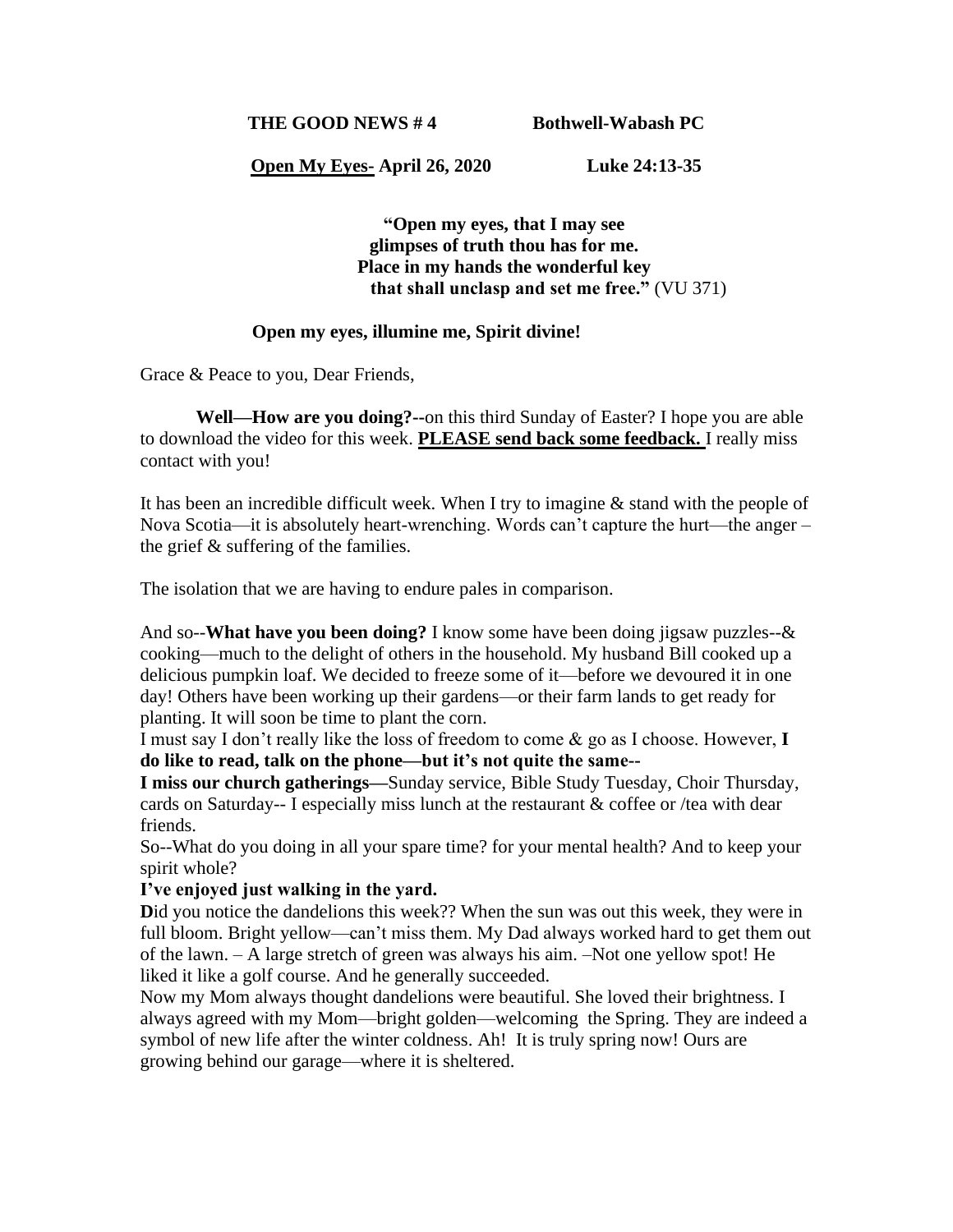What I admire about dandelions is – **they are tough.** They are not only beautiful, but they are tough. When I went for groceries in Bothwell, there were some growing at the Dairy Case on the crack between the asphalt parking lot and the wall of the store. It didn't look as if there was any soil—and yet they were hail & hearty. For me these plants symbolize "Hang in –better days ahead. They are truly the plant for COVID-19. —God's love is like that-- steadfast. And God's Spirit too is like the parachutes of the dandelion —the seeds of the dandelion-- --able to fly—take flight –to extraordinary heights—to go to unbelievable places—to soar with the eagles! God's love is powerful--& eternal—forever!

Our scriptures today made me think of the dandelions—or perhaps it was the dandelions that brought the scripture to mind.

The theme today is "**Open My Eyes"**

## **Let us review again the very famous story of the Road to Emmaus**

Luke 24:**,13-35**

The morning of the Resurrection, two companions were making their way from Jerusalem to Emmaus.

This journey would take them approximately 11 kilometres/7 miles. The two companions were talking about all that had happened and were discussing the events of the day with each other.

We know from scripture that one was called Cleopas.- and the other is not named. As they were talking, a third traveller came alongside them. It was Jesus, but the two companions did not recognize him. The Bible does not tell us why. Perhaps, their grief over losing Jesus had clouded their thoughts and their vision both physically and spiritually.

The stranger asked the two travellers what they were talking about as they travelled this road together. Their faces were downcast and sad.

Cleopas replied, "Are you just a visitor, do you know what events have happened in Jerusalem over the last few days?" "What events?" asked Jesus.

"The events leading to the crucifixion of Jesus of Nazareth," they replied. "Jesus was powerful, and the presence of God was with him. He was able to perform many miracles. He was handed over to the Romans to be sentenced and ultimately crucified. We thought Jesus would free Israel from the oppression of Rome.

Some of the women that followed Jesus went to the tomb this morning, but they didn't find his body in the tomb. Mary Magdalene says she saw Jesus, that he is alive! Some of the men followed and found his tomb empty, but they didn't see Jesus."

The stranger answered, "Didn't the prophets say that the Messiah would suffer and that his suffering would lead to a path of glory?"

They arrived in Emmaus, but the stranger continued on. It seemed he had further to go.

"It is nearly dark, come and stay with us" urged Cleopas. And so they sat at the table in the inn. And then stranger took the bread, and gave God thanks, broke the bread, and began to pass the bread to the two.

That was the moment that their eyes were opened. It was Jesus who had travelled with them! When all hope seemed lost, Jesus had travelled alongside. And it was Jesus who was breaking the bread.

Suddenly, Jesus was gone.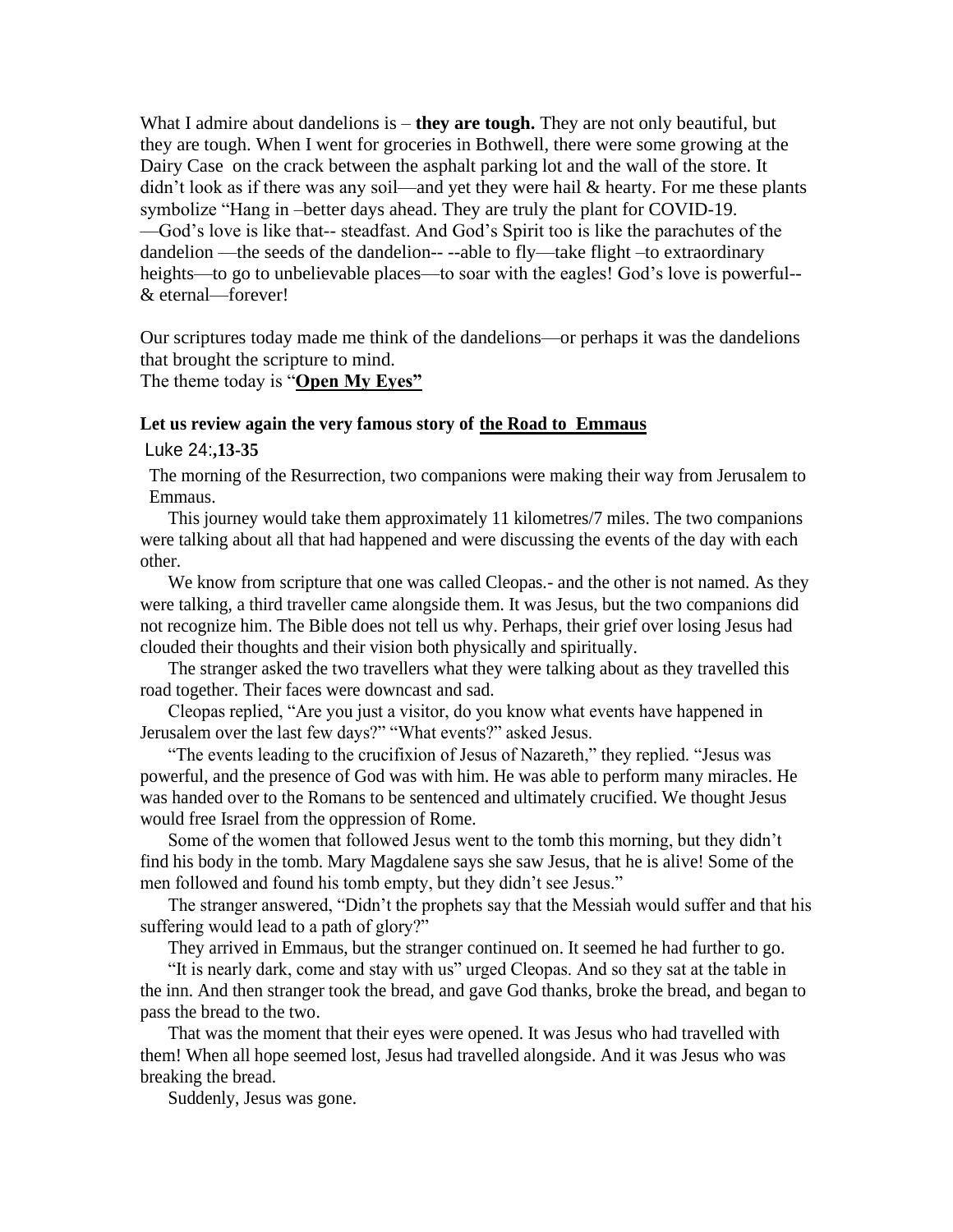"How could we not know this was Jesus? Weren't his words touching our souls as we journeyed to Emmaus? We must go back to Jerusalem at once."

Arriving in Jerusalem, they found the others and told them about what happened on their journey home, and how they recognized Jesus when he broke the bread. Yes, we have seen the Lord! We felt his presence.

In this COVID time, that we are living through, sometimes, we too don't recognize Jesus. The Holy –the sacred that is always with us—even though we may not recognize it.

**We are not alone. God is with us.** So--let us celebrate God's presence in **our** lives!

I was looking this week for a story that would be a modern illustration of the mystery, the power and the faithfulness of our God.

Here's a true story:

A few years ago , my husband & I had a cow -calf operation. Actually Bill, my husband had the cow-calf operation. I just admired and came out to the barn to exclaim: Ah! Isn't he cute when the new born calf stood for the first time and suckled on his mother's teat. The white of the head of a newborn calf is so pure & pristine. And before long they are kicking up their heels as they frollick in the field with the rest of the herd.

This particular early spring day—like some of the very cold days we had this week, we saw a brown blob in the field. Bill went out to investigate  $&$  found what he thought of a dead newborn calf. The mother had abandoned it—thinking too that it was too far gone. But as Bill stood there, he heard a very weak, "baa". It was alive—a little heifer! So Bill picked it up . Put it over his shoulders. I can still see him coming into the house with the calf—like a shawl over his back & shoulders.

Now it was early in our marriage. I'm originally from the city & not familiar with the comings & goings of cattle and farming. So—I was quite amazed when he put this newborn calf in our bathtub!!

Now the calf looked dead—a blue nose, eyes glazed over. I remember thinking, "This is not going to be a good day. Bill will be so disappointed to lose a calf— a sad day. I better prepare something good for supper."

But Bill started with cold water so as not to shock the calf. Gradually he added warmer water and gently rubbed the calf—staying with it and making the water very gradually warmer. - probably about  $\frac{1}{2}$  an hour. Then, he called me in and we saw the nose go pink and the eyes came to life--. How wonderful! Next he dried her off with a big pink bath towel –rubbing her and placed her on another big bath towel in the living room by the south window. I saw how content she seemed in the sunlight. A couple of hours later , I happened to look in-- and to my great surprise, she was standing up—in the living room! Bill, I hollered "Get her out of here! I know what she's going to do next!".

I tell this story as an illustration of how our God never gives up on us. Our God is everpresent and ready to help us—to bring us to new life.

On the Road to Emmaus, the travellers didn't recognize that the very God was with them.

In this COVID time we sometimes get discouraged  $\&$  may feel very alone  $\&$  isolated from family & friends. -- But know that the Holy presence is with you. We need "open our eyes" to see the blessings that abound. eg.emails, facebook chats, phone calls made  $\&$  received, a wave to a friend or neighbour—simple acts of compassion & kindness. We are warmed and brought to life—just as the calf came back to full potential and just as Cloepus & his friend were renewed by the encounter with Jesus. "Did we not feel on fire as he conversed with us."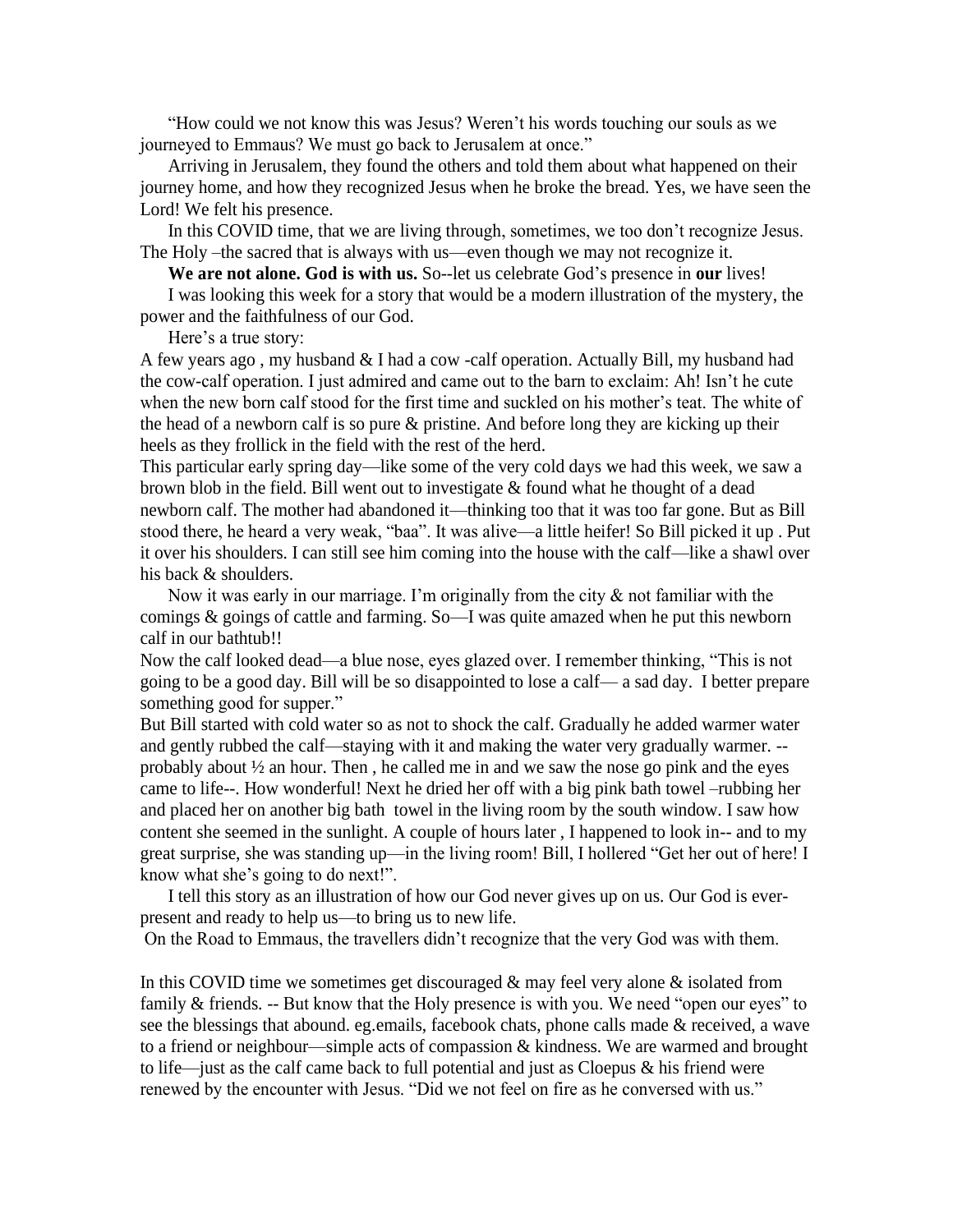Our scriptures today call on us to---Open our eyes.

**"Open my eyes, that I may see glimpses of truth thou has for me. Place in my hands the wonderful key that shall unclasp and set me free."** (VU 371)

## **Open my eyes, illumine me, Spirit divine!**

Thanks Be To God for the many blessings bestowed on us! AMEN!

PRAYERS: for Healing

The people of Nova Scotia who mourn the loss of their dear ones. We stand in solidarity. Cheryl Fisher, Dorothy Vogt, Lisa (Downie) Power, Corinna Asdal, Donna Jewett, Larry Saylor Shirley Bolton, Deb Griffith, Luis Pereira All who are dealing with COVID-19 & taking precautions. **(This includes us.)** Especially, the front line workers, cashiers, truck drivers, PSW's doctors, nurses & others

who are working to keep us safe  $&$  healthy.

PRAYERS: of Thanksgiving & Praise;

B-days for April: Rev. John Maroney, Mason Pegg, Dean Patterson, Bill Lester, Alex Ross, Ken Burgess, George Smith, Colton Browe, Andrew Sinclair, Breeze Lindsay, Derek Daly Emily Boylan, Pete McBrayne, Sara Daly, Josh Boylan, Ken Imeson, Scott Boylan, Eli McDonald Cera Stonefish, Xavier Martin, Eva Cryderman & Rosalyn Sinclair.

May 1<sup>st</sup>: Harold Elliott celebrates a VERY special B-day. Blessings to you, Harold!

Happy Anniversary on April 21 to Professor Nina Reid-Maroney & Rev. John Maroney. 29 years! God blesses you indeed!

Please let me know who you would like included for next week in prayers: phone/text 519 365 5511.

For the MERRY HEART:

Some one-liners:

I find it ironic that the colors red, white, and blue stand for freedom, until they're flashing behind you.

I'm great at multi-tasking--I can waste time, be unproductive, and procrastinate all at once.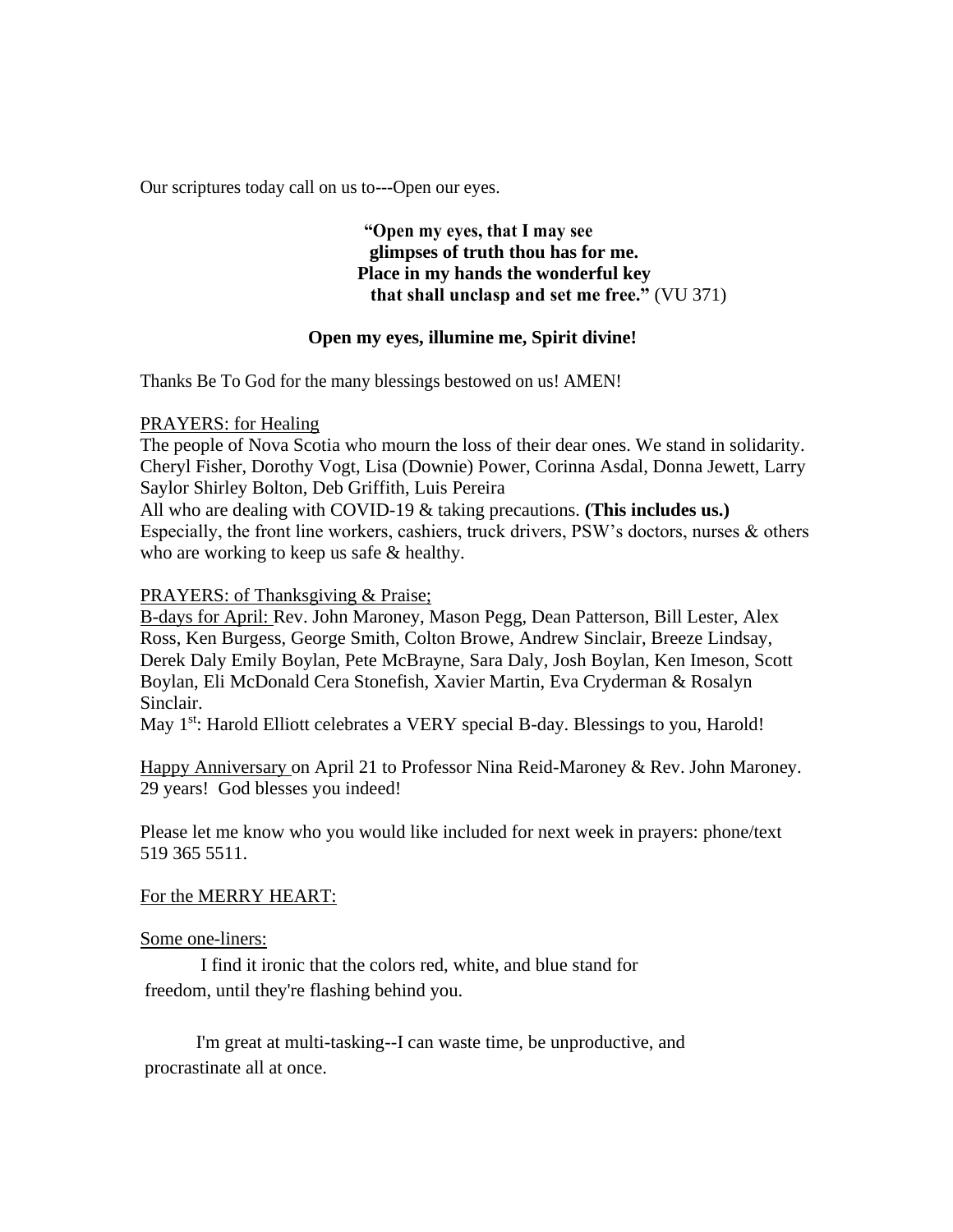Television may insult your intelligence, but nothing rubs it in like a computer!

Behind every great man is a woman rolling her eyes.

If you keep your feet firmly on the ground, — you'll have trouble putting on your pants.

Ever stop to think and forget to start again?

When I married Mr. Right, I had no idea his first name was Always.

My wife got 8 out 10 on her driver's test--the other two guys managed to jump out of her way.

There may be no excuse for laziness, but I'm still looking.

He who laughs last thinks slowest.

Women sometimes make fools of men, but most guys are the do-it-yourself type.

Change is inevitable, except from a vending machine.

If at first you don't succeed, skydiving is not for you.

#### **Now a word from ou treasurers:**

If you would like to make a donation to the caring cupboard, please make out your cheque to

Bothwell United Church Box 187 178 Elm St. Bothwell, ON N0P 1C0